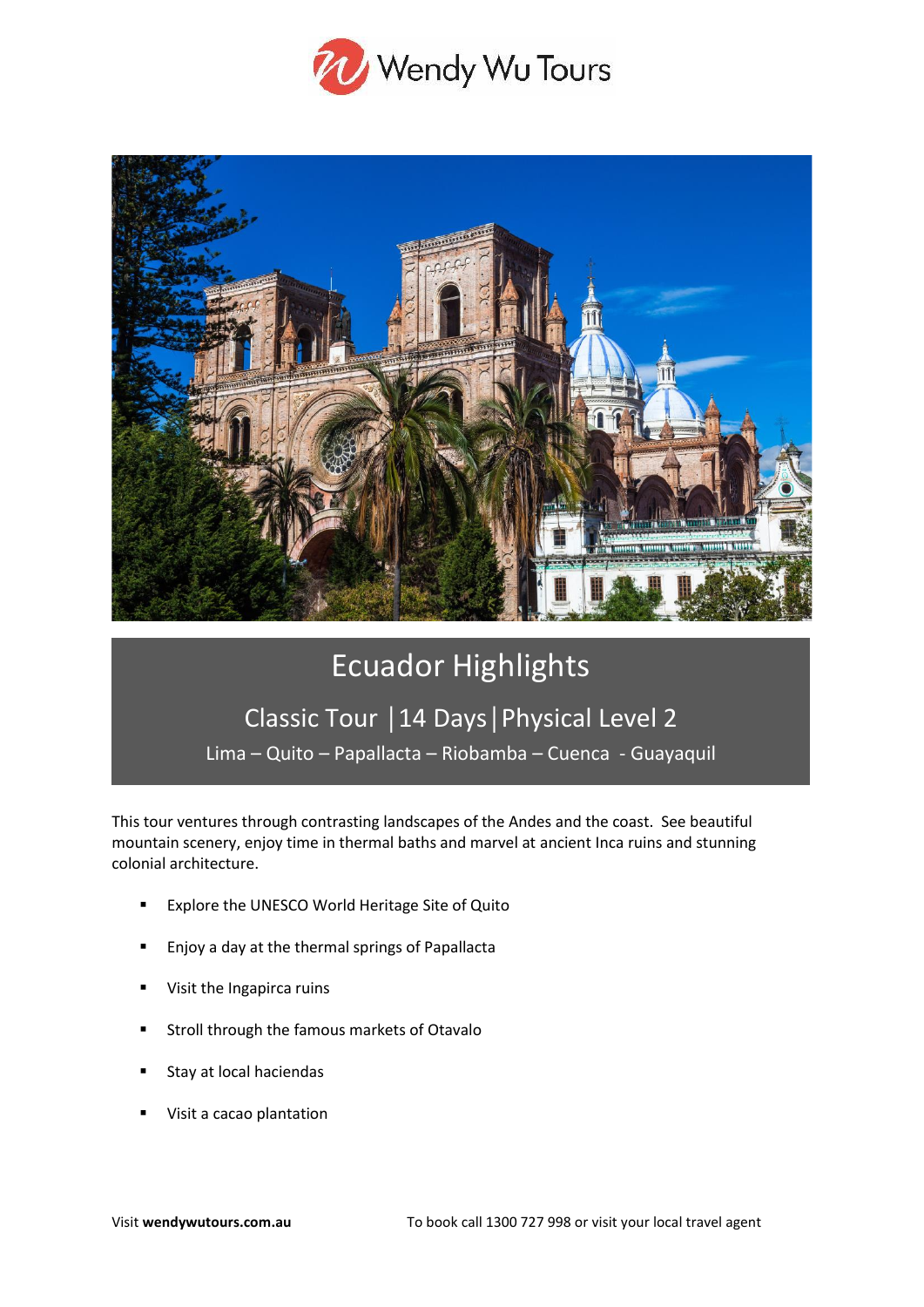

| Maximum altitude reached<br>at Cotopaxi National Park |
|-------------------------------------------------------|
| 3900M                                                 |
| QUITO (3N) ECUADO                                     |
| COTOPAXI (1N)                                         |
| RIOBAMBA (1N)                                         |
| <b>GUAYAQUIL</b>                                      |
| (3N)                                                  |
| CUENCA (2N)<br><b>OVERNIGHT</b>                       |
| <b>FLIGHT</b>                                         |
|                                                       |
|                                                       |
|                                                       |
| PERU                                                  |
|                                                       |
|                                                       |
|                                                       |
|                                                       |
|                                                       |
|                                                       |
| LIMA (1N)                                             |
|                                                       |
|                                                       |
|                                                       |
| PLANE COACH                                           |
|                                                       |

## Ecuador Highlights inclusions:

- Return international economy flights, taxes and current fuel surcharges (unless a land only option is selected)
- All accommodation
- All meals
- All sightseeing and entrance fees
- All transportation and transfers
- English speaking National Escort (if your group is 10 or more passengers) or Local Guides
- Specialist advice from our experienced travel consultants
- Safe and secure with AFTA, ATAS and CATO

*The only thing you may have to pay for are personal expenditure e.g. drinks, optional excursions or shows, insurance of any kind, tipping, early check in or late checkout and other items not specified on the itinerary.*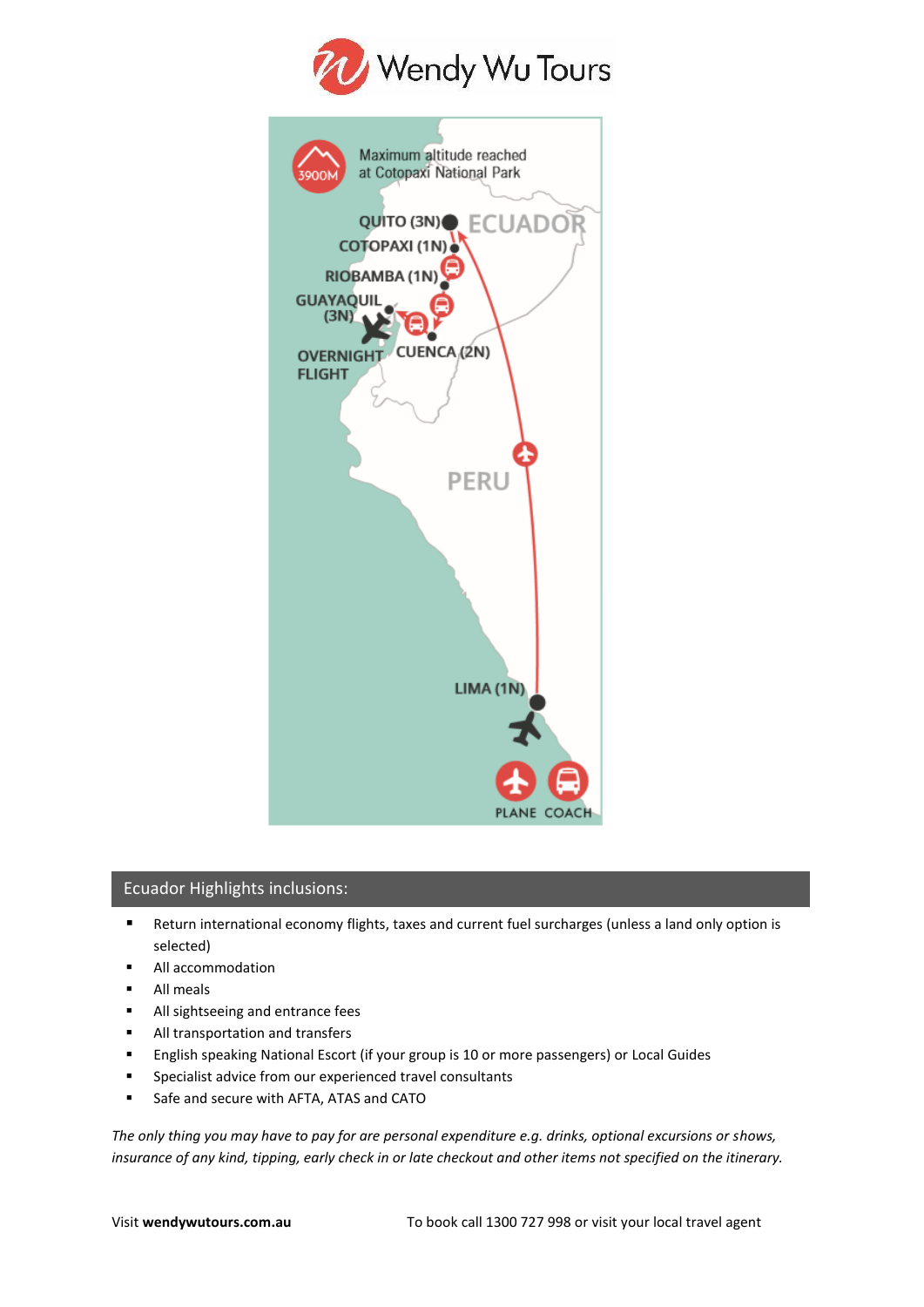

## Classic Tours:

These tours are designed for those who wish to see the iconic sites and magnificent treasures of Latin America on an excellent value group tour travelling with like-minded people. The tours are on a fully inclusive basis so you will travel with the assurance that all your arrangements are taken care of. You will be accompanied by our dedicated and professional National Escort and local guides, whose unparalleled knowledge will turn your holiday into an unforgettable experience.

## Physical Level 2:

All our tours feature a physical rating to help you select the right holiday for you. To travel on any of our tours requires unaided mobility and the ability to stroll around the sights. 'Ecuador Highlights' is rated 2 on the physical level scale. A reasonable level of fitness is required but it's more about spending time on your feet rather than covering large distances. You will be getting on and off coaches and boats, walking around the sights and climbing some steps.

- A number of destinations on this tour are at altitude. Quito sitting at 2,8560m, Otavalo sits at 3,068m, and Cotapoxi National Park sits at 3,900m above sea level – activity at these altitudes will be at an easy pace.
- There will be several days of sightseeing on foot for an extended period of time and in some cases for several hours.

Of course, our National Escort will always endeavour to provide the highest level of service and assistance; however, they cannot be expected to cater for customers who are unfit to complete the itinerary. If you require any more information about the pace of our tours, please contact our reservations team who will be happy to answer your questions.

#### Country Profile: Ecuador

Ecuador may be small but it certainly packs some punch. With a bit of mountains, bit of jungle, bit of colonial history and some colourful indigenous culture, this is a destination that brings together the best bits of the continent. Throw in the ability to straddle the hemispheres with a visit to the equator and the unique and incredible biodiversity of the renowned Galapagos Islands, and Ecuador earns its place on any self-respecting travel bucket list.

#### Joining Your Tour

The tour is 14 days in duration including international flights.

Travellers booked on a 'Land Only' package, the price includes your arrival/departure airport transfers if arriving/departing on the start and conclusion date of your tour. Please advise your international flight times to reservations.

Join the tour on Day 2 in Quito and end the tour on Day 12 in Guayaquil. Please refer to your final itinerary for more specific meeting instructions pertaining to your departure.

#### Itinerary Changes

It is our intention to adhere to the day-to-day itinerary as printed; however, the order of events or sightseeing may change as we look to improve our tours or as local conditions dictate. In these circumstances we will make the best possible arrangements maintaining the integrity of your trip.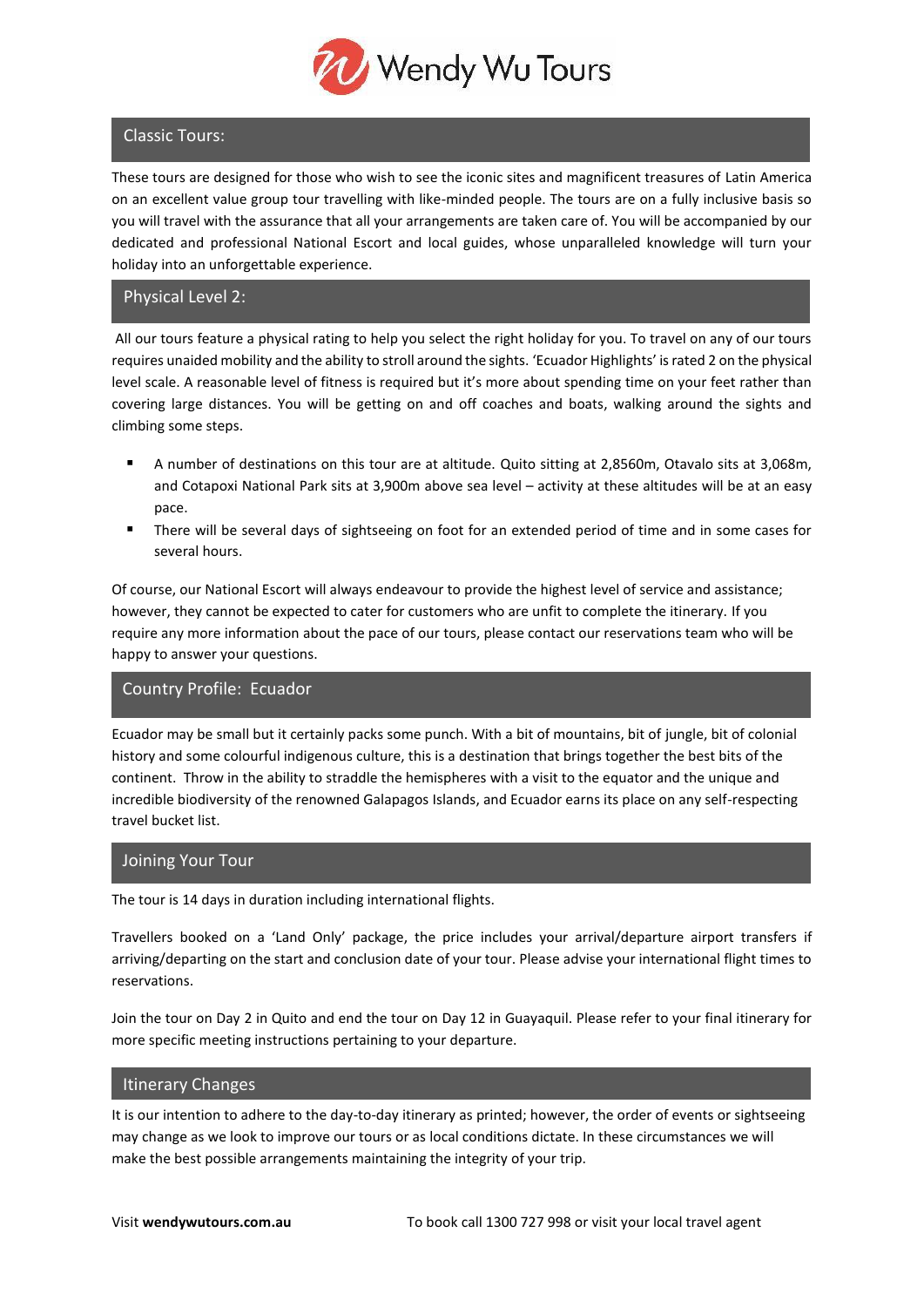

## Itinerary – Ecuador Highlights

## Day 1: Fly to Lima

Fly to Lima, Peru's historical capital, arriving the same day due to crossing the International Date Line. On arrival, you will be welcomed at the airport by your Wendy Wu Tours representatitve and escorted to the check in desk at Lima's premier airport hotel. The hotel is linked directly to the airport by a bridge. Reminder of the evening is at leisure.

## Day 2: Quito

This morning fly to Ecuador's historic capital Quito. You will be welcomed at the airport by your Wendy Wu Tours representatitve and transferred to your hotel. Transfer time will take approximately one hour and 30 minutes. Enjoy an afternoon at leisure before a welcome dinner this evening.



#### **Destination Information**

**Quito –** Ecuador's enchanting capital city proudly possesses one of the most extensive and best-preserved historic centres and is a UNESCO World Heritage Centre. Spend time exploring this beautiful city that sits at a height of 2850 metres above sea level.

## Day 3: Quito

Today, enjoy a tour of Ecuador's capital and its surrounds. Stroll through the colonial quarter, a UNESCO World Heritage Site and visit some of South America's most ornate churches and cathedrals including San Francisco and La Compañia. From the church domes take advantage of the open, 360˚

panoramic views of the Historic Centre and its surrounding mountains. Later continue to the Equatorial Monument, which marks the exact Middle of the World latitude 0º. Visit the Ethnographic Museum located inside the

monument. Continue to a nearby colonial-style town, complete with main square, church, post office & bullring. End the tour with a traditional

Ecuadorian lunch while overlooking the Andean landscape. This day will be at altitude.

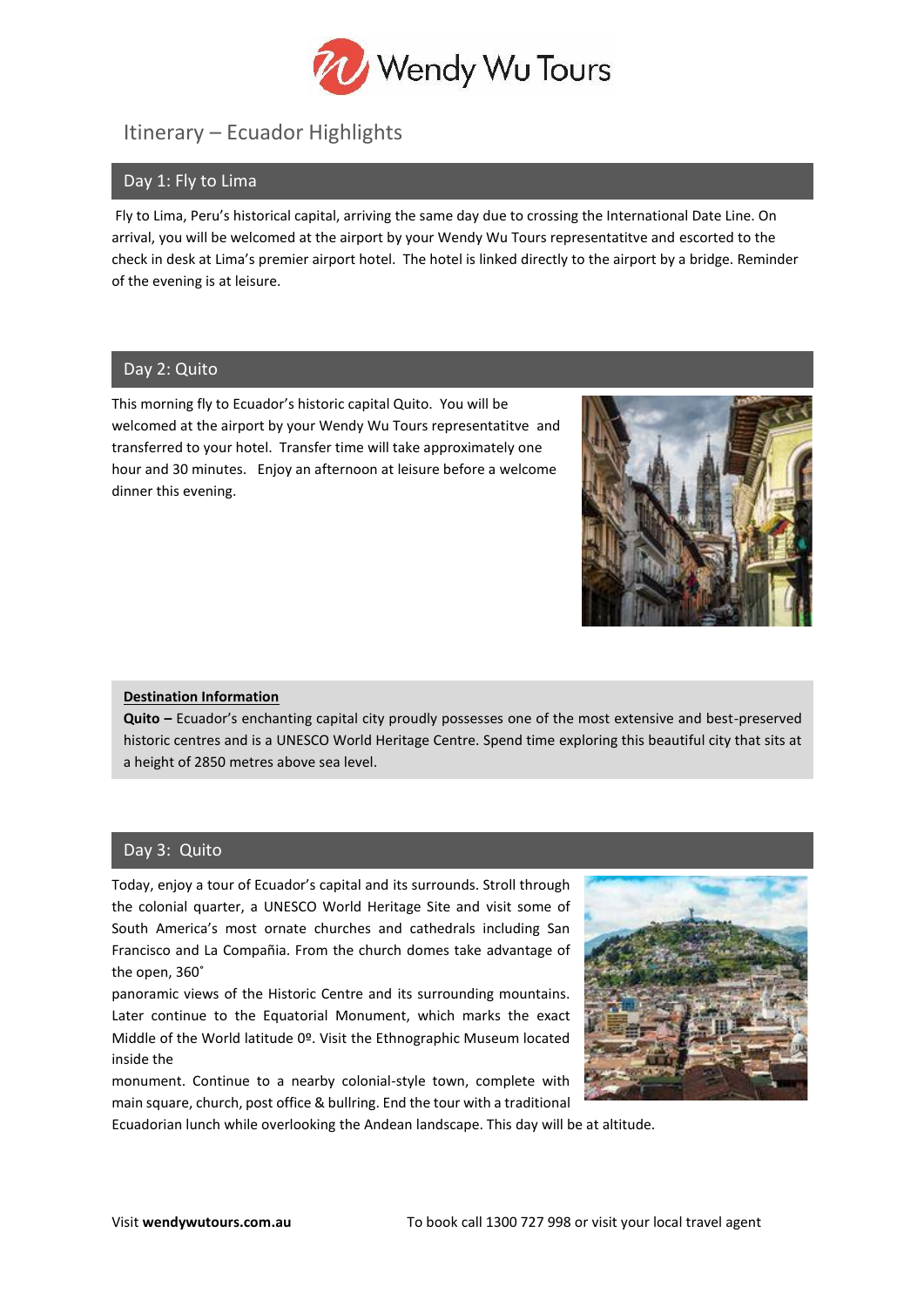

#### **Destination Information**

**La Compañia Church -** one of Quito's most well-known Jesuit churches that was built in 1605 and a magnificent example of the extraordinary artistic ability of Ecuadorian artisans. The large central nave is decorated almost completely with gold leaf, gilded plaster, and wooden carvings, above which are two green and gold domes in the vaulted ceiling.

**San Francisco Church & Convent -** construction commenced in 1535 over an Inca Empire and was the first built in Quito. It forms part of the city of Quito World Heritage Site.

#### Day 4: Otavalo

Travel through dramatic mountain scenery to Otavalo, home to one of South America's most famous Indian textile markets. Visit an Indian village community and learn the techniques of weaving from a local family before heading to lunch at a local hacienda.



Continue to the town of Cotacachi, famous for its natural and cultural beauty. Before heading back to Quito, stop at

Cuicocha Lagoon, a crater lake located in the Cotacachi Cayapa ecological reserve and enjoy a short boat ride to learn about the local flora and fauna.

#### **Destination Information**

**Otavalo Markets** – one of the largest indigenous markets in Latin America located in the small town of Otavalo. Famous worldwide for the textiles and handmade artisan products on sale**,** It dates back to the 16<sup>th</sup> century when the indigenous merchants played a crucial role as traders and travelling salesmen.

**Cuicocha Lagoon –** located on the slopes of the mountain of the same name. It offers several different possibilities when it comes to appreciating its natural and cultural beauty. Known throughout all of Ecuador for its leather work, visitors can learn more about the production process behind some of its most popular goods, such as belts, purses, jackets and shoes.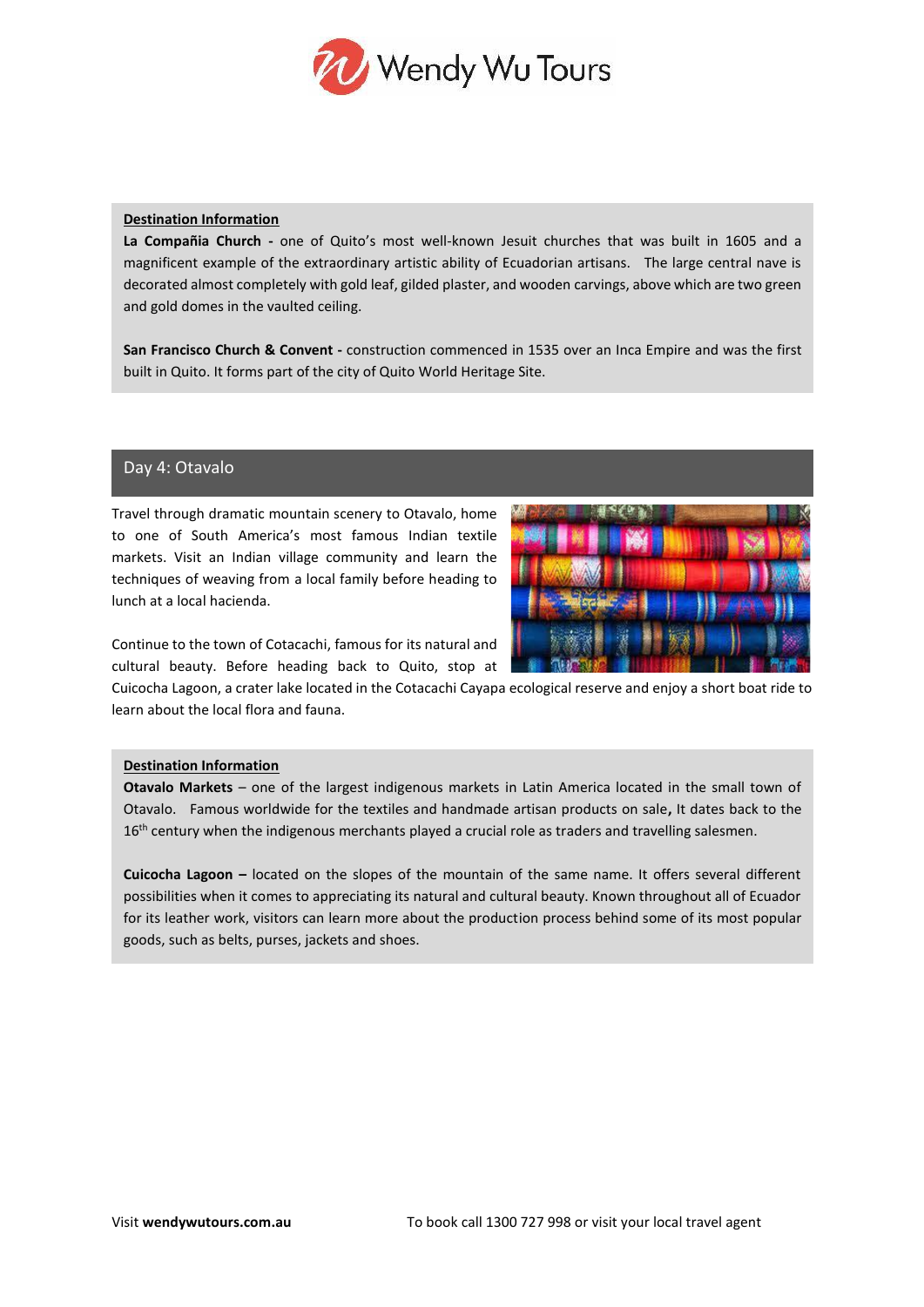

## Day 5: Papallacta Thermal Springs

Travel on the Cinnamon Trail, the route the Spanish Conquistador Francisco de Orellana took in 1542 when he crossed the Andean mountain range in search of spices and gold, only to discover the Amazon River. Here, at the entrance of the Amazonian jungle find Papallacta, home to several thermal spring pools where you can relax and revitalise your body. Please ensure you pack your swimsuits in your day packs and not in your suitcases. In the afternoon enjoy a nature walk along the marked paths alongside pristine mountain streams.



#### **Destination Information**

**Papallacta Thermal Springs -** Nestled high in the Andean Cordillera at the entrance of the Amazonian jungle, Papallacta features several hot thermal spring pools of different sizes and temperatures, with hydro-massage and bubble jets.Private pools are used by Wendy Wu Tours group members but you also have access to the public pools if you wish. The hydrothermal value of Termas de Papallacta's Hot Springs (hot springs? (no capital letters, unless a place name?)) is thanks to Papallacta's location between two volcanoes, Volcano Cayambe and Volcano Antisana.

#### Day 6: Cotopaxi – Riobamba

Travel along the Avenue of the Volcanoes and admire the colourful fields that cover the Ecuadorian highlands to reach Cotopaxi National Park, an ecological sanctuary. There, the guide will provide an overview of the Andean habitat. Continue to Limpiopungo Lagoon for a short walk where a variety of birds and occasional wild horses can be spotted. On clear days, the Cotopaxi Volcano is a magnificent backdrop. Before continuing to Riobamba stop for lunch at a local hacienda



#### **Destination Information**

**Avenue of the Volcanoes -** Follow the footsteps of the German scientist Alexander von Humboldt and discover what in 1802 he called the Avenue of the Volcanoes. This route is surrounded by snow-capped summits and the mystical beauty that, in times past, nourished the mythology of early cultures and later provided incentive to the conquering Spanish to settle here.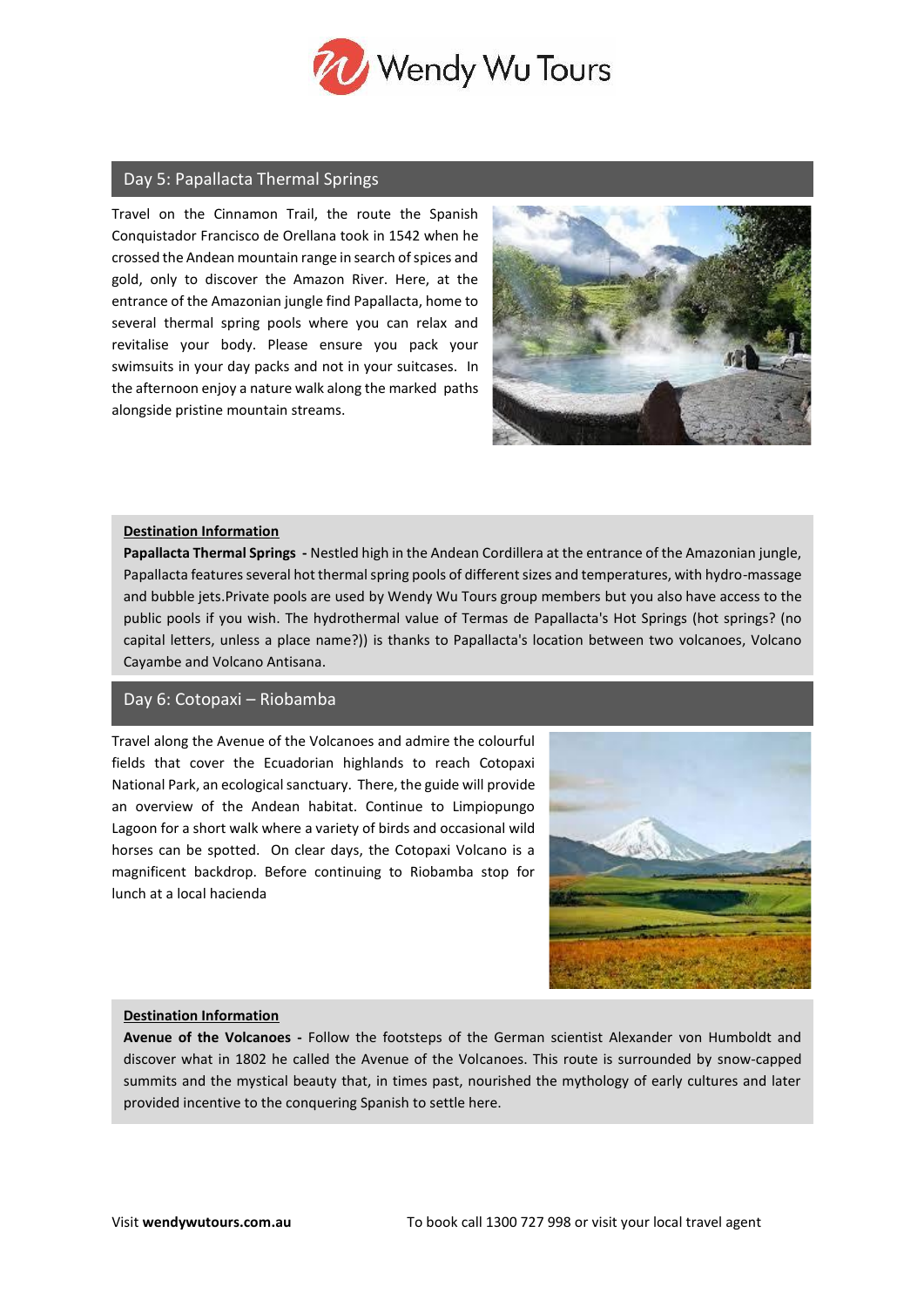

#### Day 7: Inca Fortress of Ingapirca

This morning spend time visiting the Inca fortress of Ingapirca, an important remnant of a Cañari site later occupied by the Incas. There are very few pre-Hispanic remains as impressive as these ancient ruins, which in Kichwa mean "wall of the Inca". Later, continue to the city of Cuenca.



#### **Destination Information**

**Ingapirca -** Built atop a Cañari adobe base, the Incas brought in andesite stone to build the unusual elliptically shaped ceremonial space, as well as the homes, roads and terraces that comprise this amazing archaeological site.

## Day 8: Cuenca

Spend a full day discovering the city of Cuenca. Visit a colourful artisan market followed by a visit to the Museum of Modern Art. Next visit a flower market on the small plaza in front of the carved stone entrance to the Church of El Carmen de la Asuncion. Stroll on the cobble stone streets of the old town main square, surrounded by the imposing blue doomed cathedral. Later travel along the city's riverbank admiring the historic houses. After lunch take a short drive to a ceramics handcraft shop, followed by a visit to a Panama Hat factory to observe the manufacturing process of this famous toquilla straw hat. Later this evening travel to Turi Hill lookout and enjoy a local beverage while overlooking the city.



#### **Destination Information**

**Cuenca -** Ecuador's third largest city, yet it still retains its pleasant provincial air. Its red tiled roofs, cobblestone streets, flowery plazas and museums make it very special.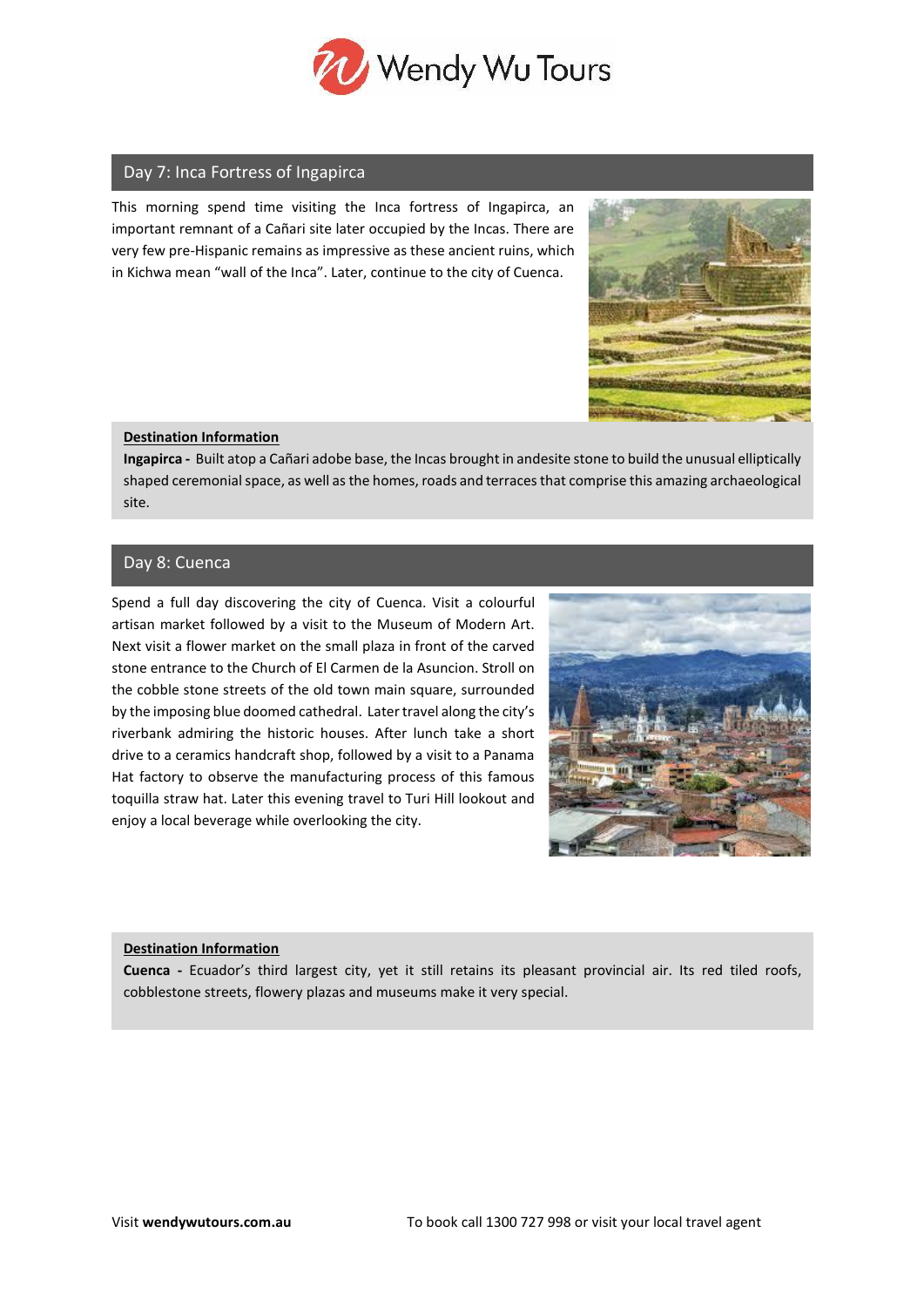

## Day 9: Cajas National Park

Travel to Cajas National Park, located in the western part of the Andes and home to 235 lakes of glacial origin. Stop and stroll around for views of LLaviucu Lake and La Toreadora Lake. Later this afternoon, descend to the vibrant coastal city of Guayaquil.



#### **Destination Information**

**Cajas National Park -** El**-** El Cajas National Park has an area of 28, 544 hectares, , with 235 lakes of glacial origin (Mesozoic and Quaternary Periods). It sits in the western Cordillera of the Andes at an altitude of 3200 to 4000 meters above sea level with humid Andean cloud forests which act like a sponge by soaking up water and it's also home to a large variety of animals including the condor, pumas and birds of prey.

## Day 10: Cacao Plantation

Travel along Ecuador's fertile tropical coast to a cacao plantation. Learn about the history of the family owned property along with the process they use to obtain the best cacao powder in the world. Enjoy lunch at the plantation before returning to Guayaquil.



#### **Destination Information**

**Cacao –** the magical ingredient that captivates the world just as it did thousands of years ago when it was served only to the highest dignitaries in Ancient American tribes during sacred rituals. Today, Ecuador produces less than 10% of the world's cacao but 70% of the world's highest quality cacao.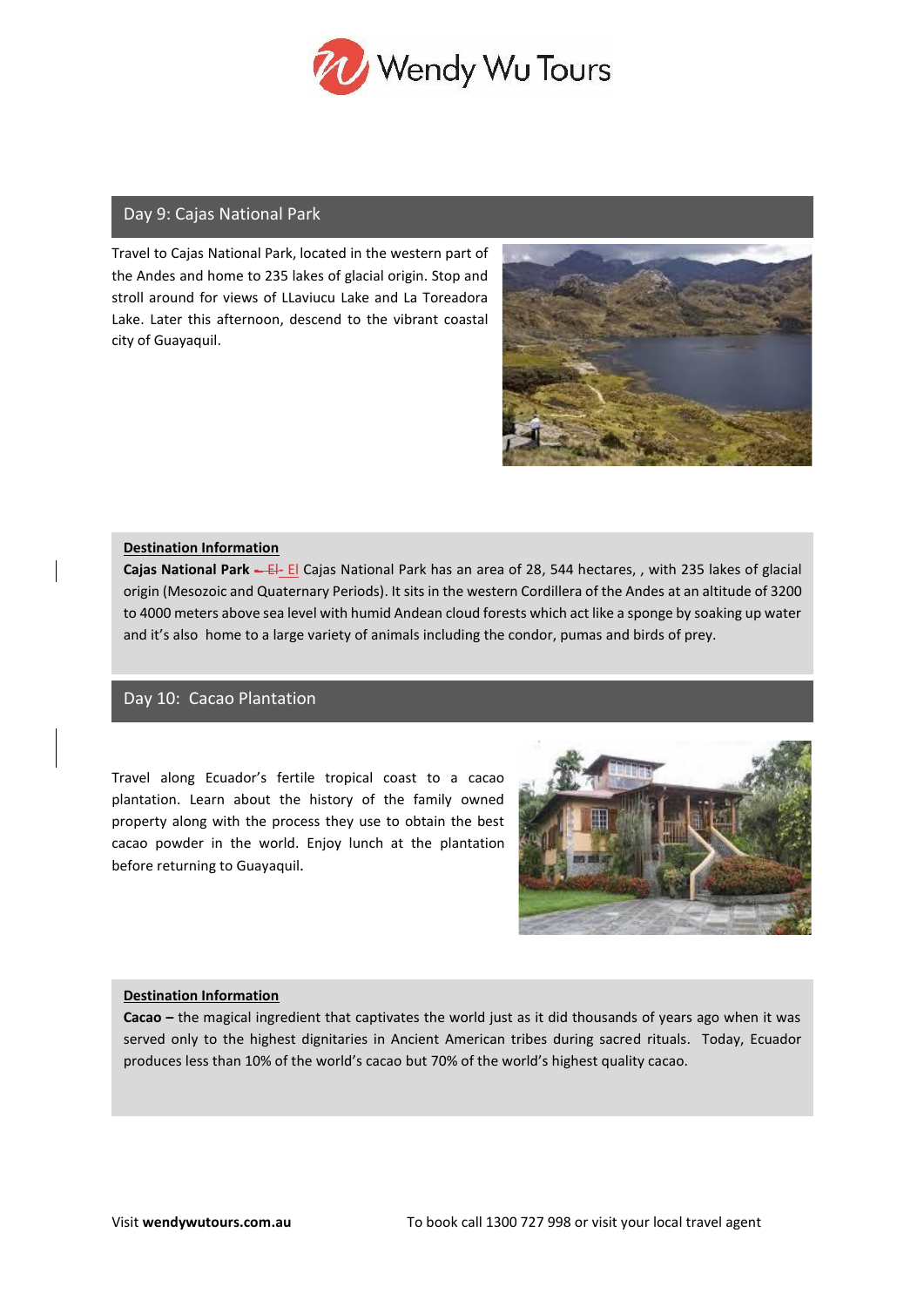

## Day 11: Guayaquil

Enjoy a day sightseeing in Guayaquil, admiring colonial and modern architecture. Also visit the popular "Iguana Park". Here, iguanas roam undisturbed and perch on the treetops, blending perfectly with the green leaves. Beside the park is the neo-gothic Metropolitan Cathedral. Continue to Guayaquil's ravishing Malecon 2000 to see the Crystal Palace, the Integration Square, the Plaza of the Flags and the Plaza Olmedo, which are together at the beginning of a 2.5km waterfront, running parallel to the River Guayas and featuring historical, cultural and entertainment areas. Then on to Barrio Las Peñas, one of the oldest neighbourhoods of Guayaquil, whose wooden constructions have been beautifully restored, housing many art



galleries. Enjoy lunch at a local restaurant. Later this evening, enjoy a farewell dinner.

#### **Destination Information**

**Guayaquil -** Guayaquil, known as the 'Pacific Pearl', is Ecuador's main port city. Founded in 1538, this coastal town is known for its rich culture, architecture, and growing economy. Given its tropical climate, street activities are a big part of everyday life. Guayaquil is also known for having the most flavourful gastronomy of the coastal region.

## Days 12 - 14: Depart Guayaquil for Australia

Today you will transfer to the airport for your return flight to Australia via Santiago, Chile. Arrive home in two days due to crossing the International Date Line once again.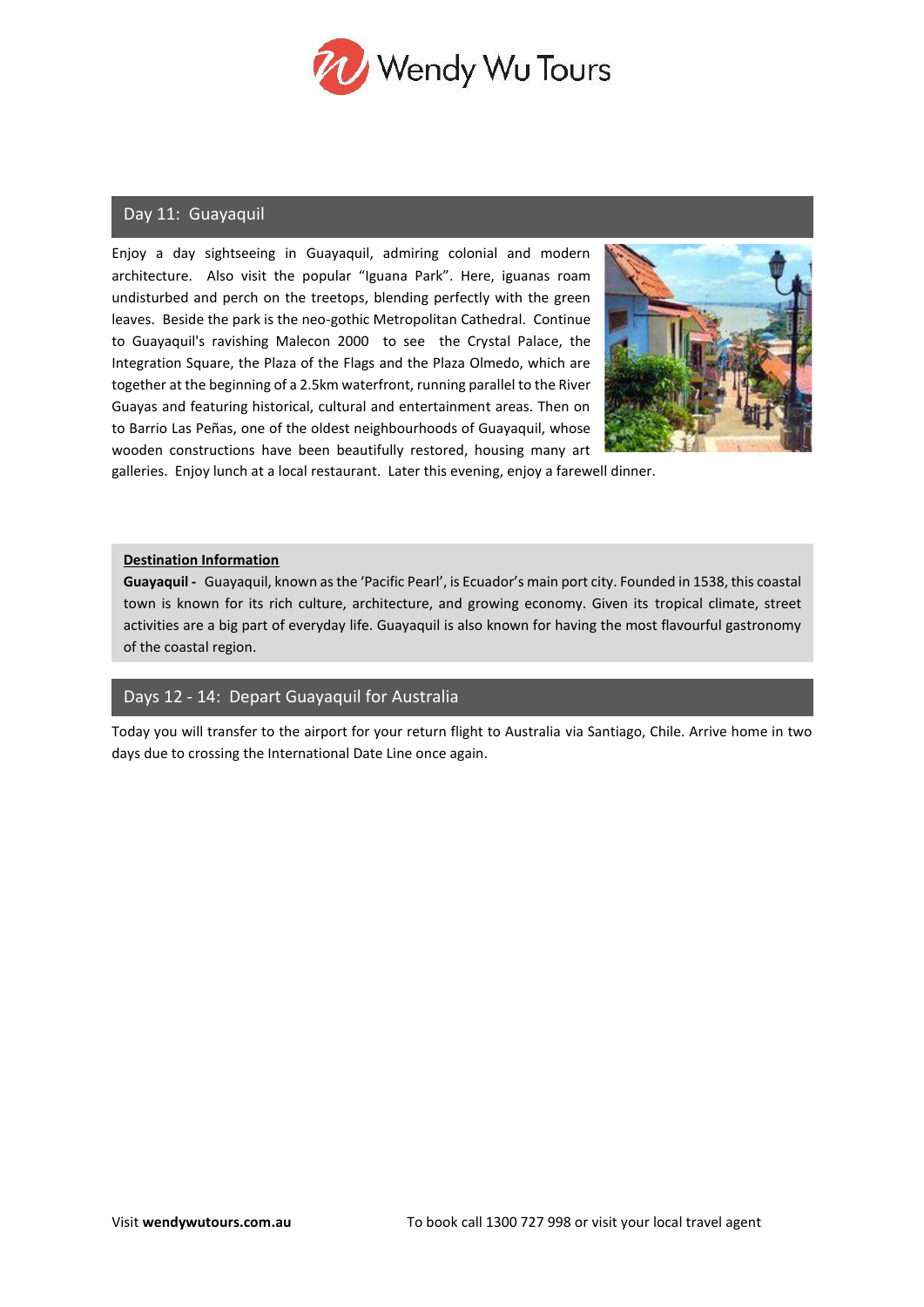

## Ecuador Highlights Travel Information

#### Visas

Australia passport holders currently do not require a visa to enter Ecuador. Your passport needs to be valid for at least six months beyond your intended return date to Australia. To stay up to date with the latest visa requirements, visi[t www.smartraveller.gov.au](http://www.smartraveller.gov.au/)

#### Insurance

We strongly recommend that you take out a policy as soon as you pay your deposit. Wendy Wu Tours cannot in any way be made liable for any additional cost incurred by the customer on any tour due to the customer not having adequate travel insurance.

We also encourage all customers to take a copy of their travel insurance documents (especially relevant international contact numbers) with them while on tour. We advise that you check the inclusions and procedures for lodging claims prior to your departure. These documents should be stored separately from the original.

## Altitude

On this tour you will be spending several nights at altitude – in Quito at 2,8560m on Days 2-3, Otavalo at 3,068m on Day 4 and Cotapoxi National Park at 3,900m on Day 6. At these sort of altitudes, Altitude Sickness is a risk. Symptoms may include dizziness, fatigue, nausea and shortness of breath. It is recommended that travellers utilize their first day in high-altitude destinations to acclimatise. To help you acclimatise we have designed our tours to be at a slower pace with more convenience stops and more free time, during the first few days. Staying hydrated, eating light meals and following a very light schedule will all help. We recommend that any symptoms that are unusual should be brought to the attention of your National Escort. Your National Escort will be extremely well-trained in dealing with its effects – taking it easy and taking some time to acclimatise are the best ways to prevent and combat it. Serious cases, meaning that you must descend immediately, are rare. We have adapted the itinerary to make sure that your time at these heights is as relaxed and easy as possible.

There are no specific factors, such as age or fitness, that can cause you to suffer from altitude sickness. This can affect anyone at any time and symptoms may vary. All the hotels that we have selected to use on our programmes provide oxygen free of charge, please ask to use this. There is medication - that can help treat and prevent symptoms. Consult a doctor before taking any of these medications, before engaging in strenuous activity at high altitude and regarding any necessary vaccinations in plenty of time before travelling.

## Eating in Ecuador

The diversity of the landscape provides Ecuador a tremendous amount of produce, meat and seafood. The unique environments are well represented in Ecuadorian cuisine, being equally as varied. Typical dishes are hearty and filling, containing a combination of meat or seafood and vegetables. Some examples of Ecuadorian cuisine in general include patacones (unripe plantains fried in oil, mashed up, and then refried), llapingachos (a pan-seared potato ball), and seco de chivo (a type of stew made from goat). A wide variety of fresh fruit is available, particularly at lower altitudes, including granadilla, passionfruit, naranjilla, several types of banana, uvilla, taxo, and tree tomato.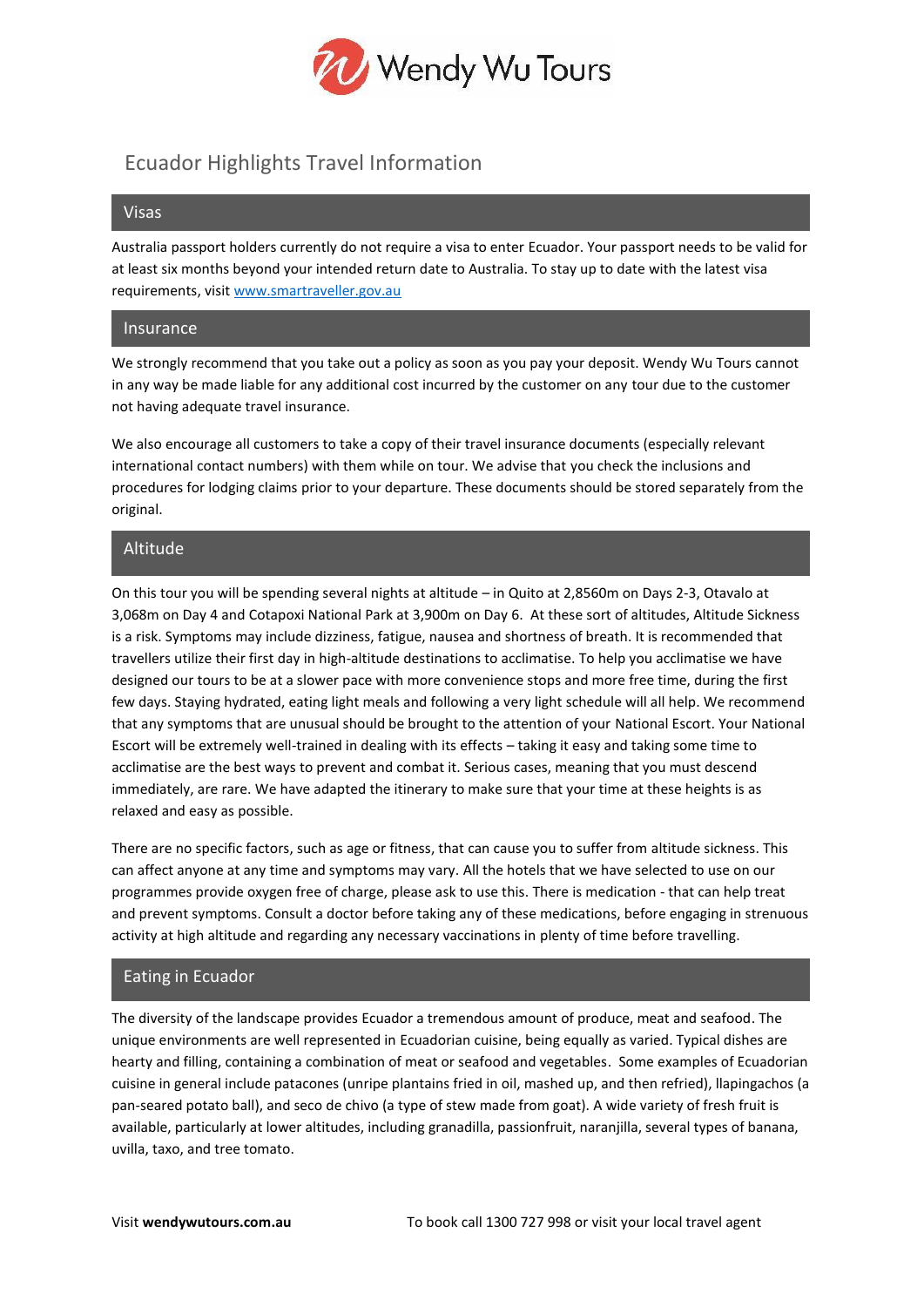

Your itinerary has been carefully crafted to introduce you to a range of local dishes and we hope that you enjoy the culinary adventure ahead. All meals (excluding drinks) are included in our fully inclusive group tours from dinner on the day of your group's arrival until breakfast on your day of departure.

Those with dietary requirements will be well catered for - just make sure to inform your booking agent of any specific requirements well in advance of your trip.

All the restaurants we visit will be researched and inspected regularly to ensure that they follow the strictest health, cleanliness, and safety guidelines. All waiting staff will wear face masks and gloves and self-service buffets will be avoided in favour of à la carte dining, waiter-served meals, or waiter-assisted buffets. Hand sanitiser will be provided to the group before and after every food and beverage service.

#### Accommodation

Your accommodation is selected for convenience of location, comfort or character, and can range from corporate hotels to rainforest lodges. Hotels are generally rated as local three to four-star standard, but please note that there is no international classification system for hotels and differences in facilities and quality may exist between Australia and South America. All group tour hotels have private bathroom facilities and air conditioning where needed. If you experience any difficulty, please speak to your National Escort. Rest assured that all hotels used by Wendy Wu Tours are regularly inspected by our staff and our partners to ensure that standards meet your needs.

### Transport

**Coaches:** Coaches with air conditioning are used on our group tours for city short excursions to the countryside and longer transfers between destinations. Roads in Ecuador have generally been improved over recent years, but please be aware traffic and/or weather conditions may extend driving times. There may be sections of road where the surface may be comparatively bumpy, but our drivers will do their utmost to lessen the impact.

**Planes:** Internal flights are based on economy class, with reputable airlines. Within Latin America flights are often changed multiple times before departure, both timings and flight numbers. The utmost care will be taken to ensure that your final documents will have the latest information, however your local guide will confirm this in destination. Boarding passes can be collected directly at the airport. The flights booked as part of your itinerary will always reflect the best timings to suit the touring itinerary, with direct flights wherever possible, however due to limited schedules some flights may require an early departure or late arrival.

#### Souvenirs

There are plenty of interesting bits and pieces to buy as souvenirs in Ecuador, such as indigenous textiles, handicrafts, artworks, chocolate, coffee, Panama Hats and leather. There will be some opportunities during your tour to pick up souvenirs.

#### Group Size

Most of our groups consist of 10 travellers or more and will be accompanied by National Escorts. There will usually be no more than 18 travellers in each group.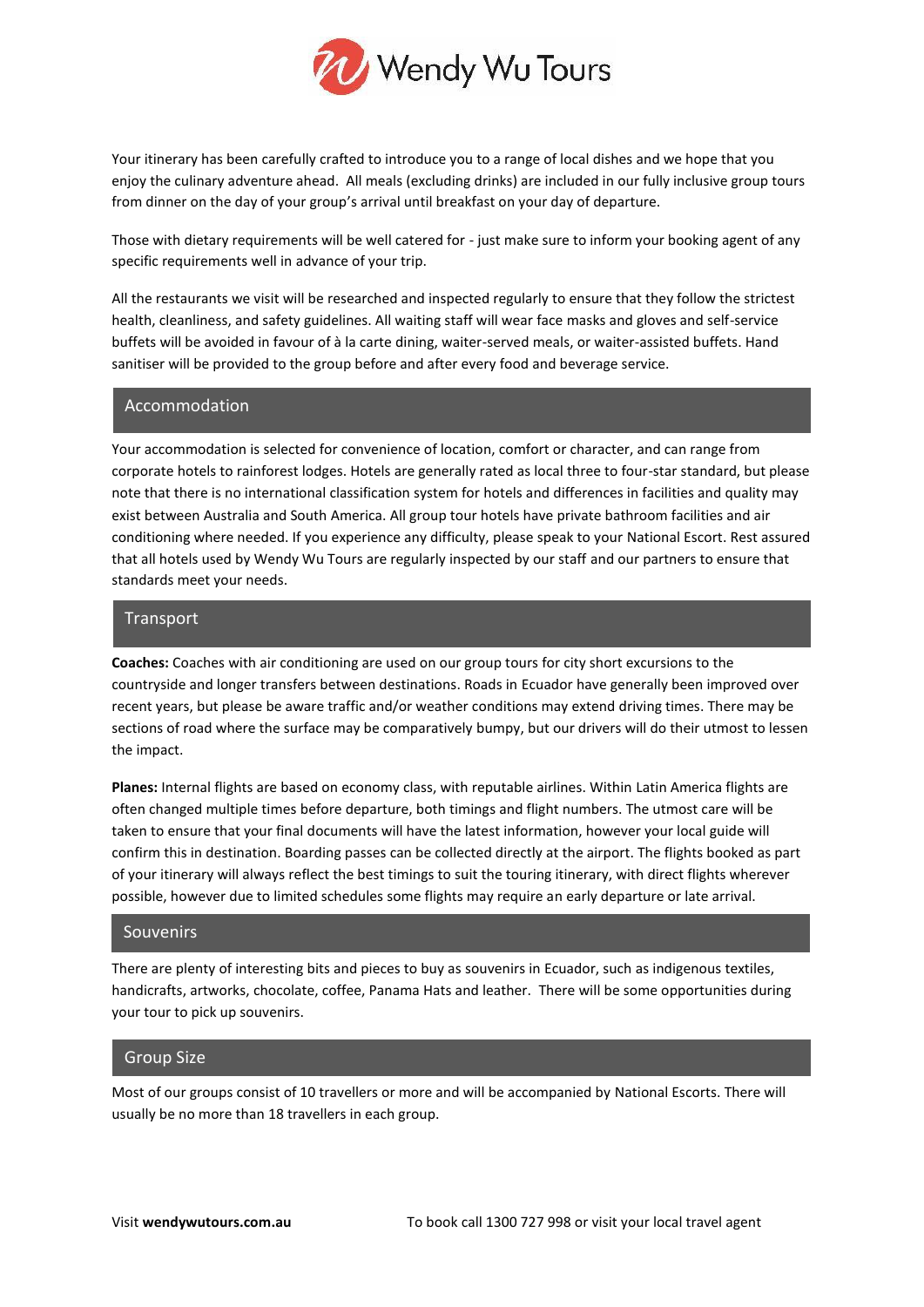

All our departures are guaranteed to operate with a minimum of 8 travellers booked (unless cancelled due to factors beyond our control). However, at our discretion we may operate departures with a smaller group size as we try to operate advertised departures wherever it is viable to do so.

## Tipping Policy

Local tipping is customary in Latin America. However, this can often lead to awkwardness in knowing when it is appropriate to tip and how much, as well as ensuring you have a suitable amount of change available at the time. For your convenience, with years of experiences in providing the best customer service, Wendy Wu Tours operates a kitty system on our Group Tours so your National Escort will look after this aspect of your trip for you. It also ensures that the amounts paid are reasonable for you but still fair for the local people. The amount is stated on each Group Tour page will be advised again on your final documentation. Tipping is in US Dollars and will be collected by your National Escort on arrival and distributed throughout the tour on your behalf. Any additional tipping on any of our tours is welcomed at your discretion. Further guidance for tipping contributions will be outlined in your final documentation.

We generally find that most customers appreciate the convenience of our tipping policy, but we do recognise that it may not suit everyone. However, as this is a group tour, we ask that everyone follows the same protocol to be fair to other group members and to ensure smooth operation of your tour.

## Packing list and Climate

Please refer to our website or brochure for detailed temperature charts.

You will find a complete packing list and a helpful climate chart in the 'Suggested Packing List', which will be included in the pre-departure information link sent within your deposit documentation. Seasonal weather patterns can be quite unpredictable. Up to the minute information on worldwide weather can be found on www.weather.com

## Luggage

All travellers are limited to two items of luggage each, a suitcase with a maximum weight of 20kg and one piece of hand luggage with a maximum weight of five kilograms. It is essential that your luggage is lockable. Please note that authorities will only allow bottles onto the aircraft if they have been checked in as main baggage. Bottles in hand luggage may be confiscated.

## Exchanging Cash

The unit of currency in Ecuador is the United States Dollar (USD). We suggest exchanging your money before travelling to remote areas and smaller towns, as exchange facilities can be limited. Try and keep some small notes and coins on you, as on street stalls and in small shops they may not have the change to break up a high denomination note. If you decide to use US dollars, make sure they are in a good state (not ripped, etc.) or they will not be accepted. ATMs are common across Ecuador and we recommend using an ATM inside a bank where possible. Most major credit cards are widely accepted across the continent, though please bear in mind the charges of your provider. Debit cards are also widely accepted but may have a limit to the amount of cash you can withdraw so consult your bank about this before travelling.